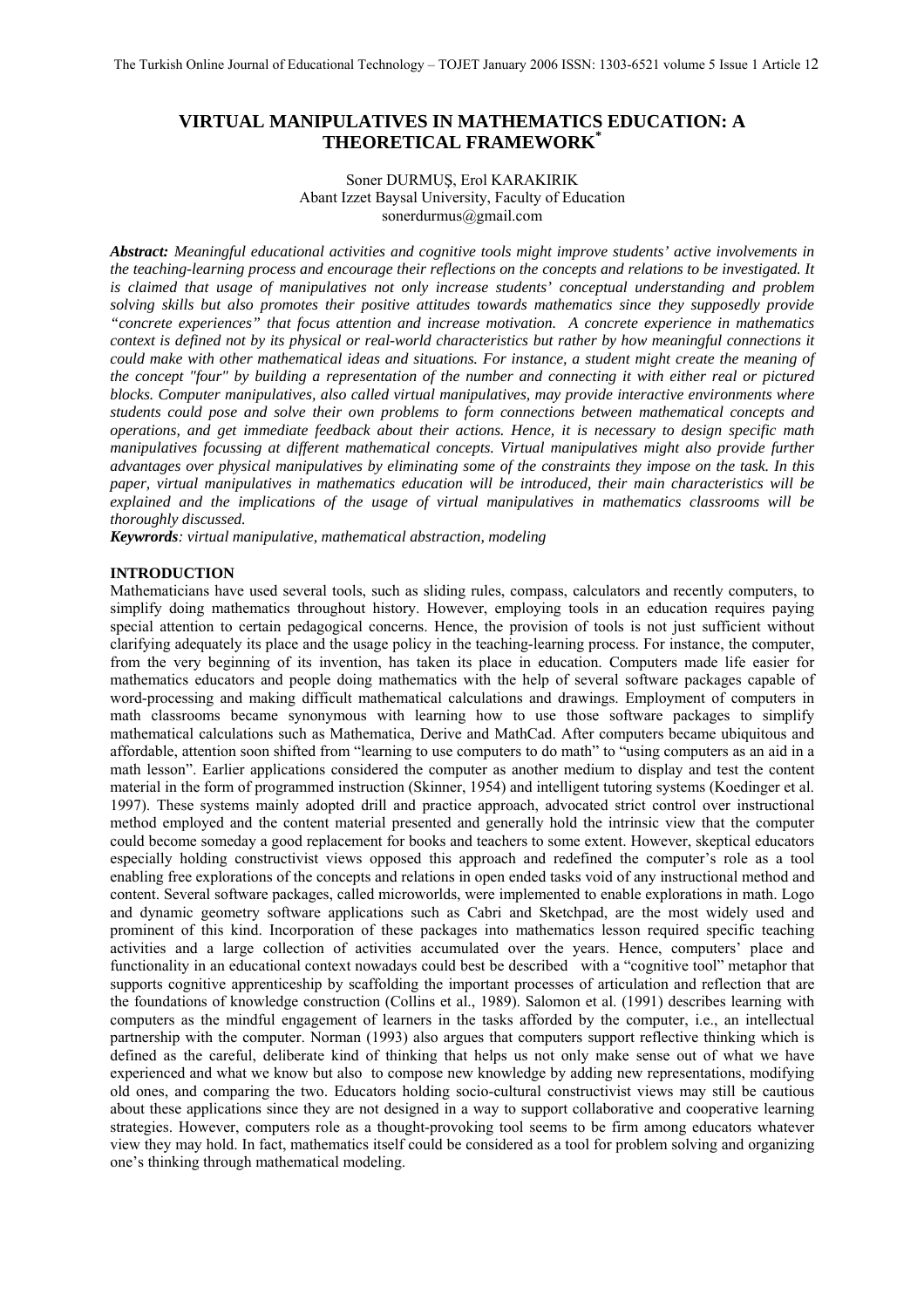The Turkish Online Journal of Educational Technology – TOJET January 2006 ISSN: 1303-6521 volume 5 Issue 1 Article 12

#### **MATHEMATICAL MODELING**

Mathematics is often seen as an isolated experience area performed just in schools alienated from real life. In fact, mathematics is a systematic way of thinking that produce solutions to problems by modeling real-world situations. *Modeling* could be defined as translating a problem at hand into mathematical notations, i.e., describing it in a mathematical language, by seeing mathematics as a tool for problem solving. In fact, all mathematical concepts have roots in the real world. A situation could be translated into the mathematical symbols in order to enable mathematical calculations. For example, the problem of bringing together two sets of sheeps having three and four sheeps respectively could be translated into mathematical symbols as 3+4 and the result is found as 7 seven sheeps. The process of mathematical modeling consists of three main stages; formulation of a real world situation as a mathematical problem (creation of a mathematical model), the mathematical solution of the problem and finally translating back the solution into the original context in order to interpret the results produced by the model to help solve the real problem (Berry & Houston, 1995). If the model acts in a way that truly parallels the original, then it becomes feasible to manipulate and employ the model to make predictions and conclusions about its counterpart in the real world (Post, 1981). Modeling is a way of simplifying the real world problems by making abstractions. Abstraction in turn is to reach a much more simple depiction of a system by deciding on the most significant elements and the salient features of the system and omitting other elements and features of minor importance. The aim of mathematical modeling, then, becomes to understand, to explain, to describe and to predict the different aspects of the real world. By the help of the mathematical models, we could enrich our understanding of the concepts and relations and learn how to control some aspects of the systems by predicting how their objects will behave under certain circumstances. For instance, the ancient Egyptians used geometry to model land problems and improve irrigation and astronomers used mathematical model in order to be able to accurately predict the motion of the planets.

Modeling might be used both as a teaching and assessment tool since mathematical models might be viewed as external indicators of student cognitive structures that are built and amplified through the tutor's interventions and the most important goal of teaching mathematics is to instill a value of the possibilities of using mathematical methods to handle incoming problems from all different parts of life (Duncan et al., 1996). The initial steps of mathematical modeling require identification of adequate and appropriate representations of the objects in the problem situation. Representations are interpretations of the reality. Mathematical concepts and relationships could be exemplified through these representations. Mathematical representations could help students recognize connections among related concepts and improve their communication skills in mathematics. Multiple representations, such as diagrams, graphical displays, and symbolic expressions, are also important to convey the various aspects of the same mathematical concept. However, representations, no matter how concrete they are, often does not serve the purpose of clarifying concepts if they are perceived as an end-product rather than as a tool to interpret the reality.

There are two different approaches in using models in learning environments; "Learning to model" and "learning with models". Learning to model approach advocates teaching how to model the reality. Learners are expected to construct their own models and models are used as a communication medium to express learner's knowledge. Although microworlds such as Logo and Cabri could be regarded as adopting this approach to some extent, using computer as a tool to create novel models is not easy. For instance, Cabri geometry enables learners to make their own constructions and models. However, there is no way to check or to verify the consequences of the model. Likewise, one could solve certain mathematical problems with the help of Mathematica or other computer algebra systems but there is no mechanism to enter a model to be evaluated by these systems. This approach requires learners to have a significant understanding of the underlying objects of the model and could be regarded as the end product of an educational process rather than being used certain while concepts are trying to be conveyed.

Learning with models approach, on the contrary, encourage learners to solve problems by the help of readymade models.

In fact, Simon (1981) argues that solving a problem simply means representing it so as the solution is transparent. Learners are given ready models specially created for certain problems or situations and are required to change certain parameters in the model to be able to solve related problems. Learners are expected to see the relationships between objects in the model and expected to construct mathematical concepts through "mathematical abstraction". This approach advocates creating specific models, activities and manipulatives, which is the main focus of this presentation, for every area of mathematics. Although there is a risk of rotelearning ready models without giving much thought, they might help learners gain problem solving skills which constitutes substantial part of mathematics curriculum. Before delving into manipulative models, mathematical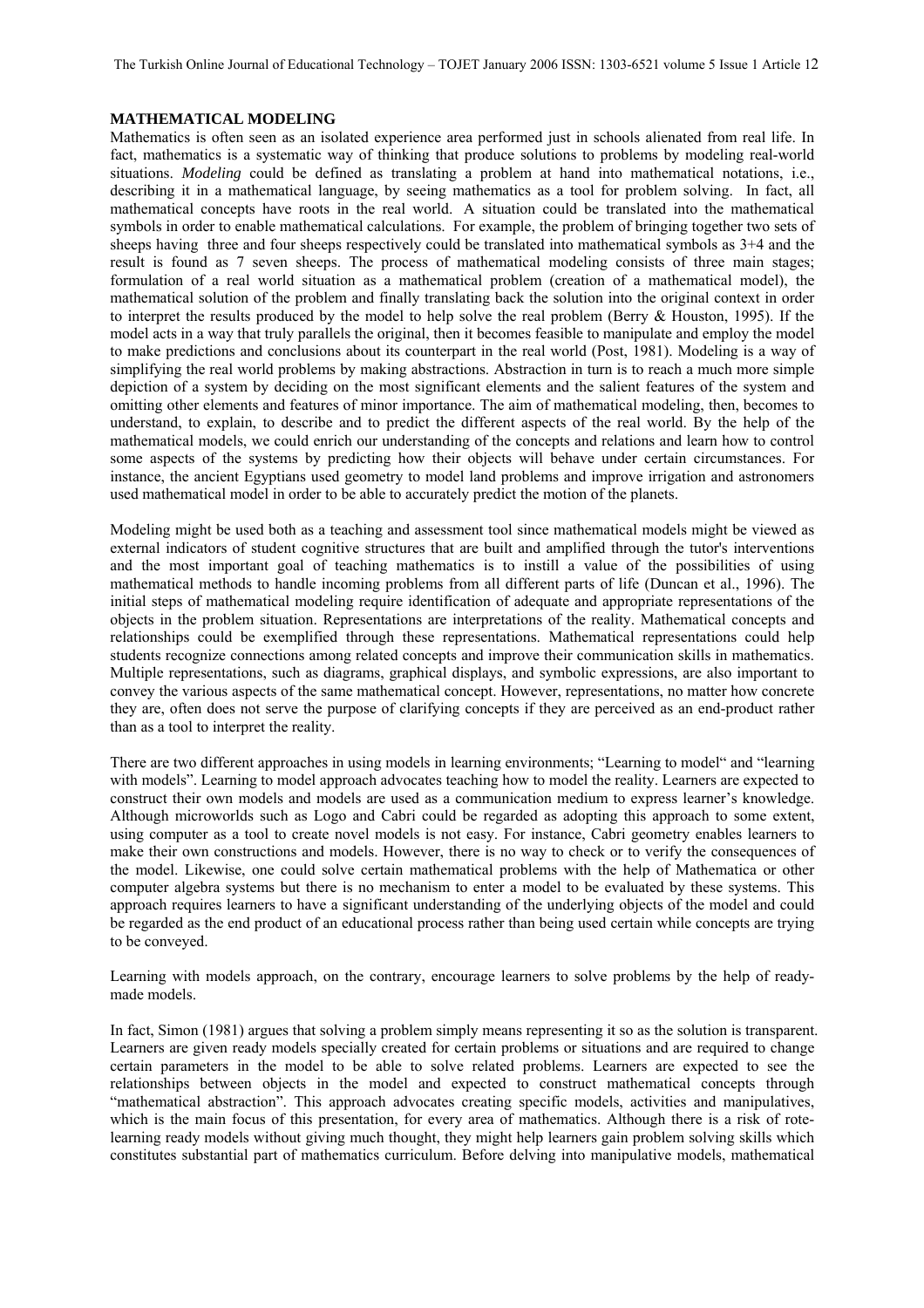abstraction process needs to be further explained because of its vital role in gaining conceptual understanding using those manipulatives.

#### **MATHEMATICAL ABSTRACTION**

Mathematical abstraction has long been on the agenda of educators (e.g., Dienes, 1963; Piaget, 1970) and this in turn amounted to a large literature on this issue. Ozmantar (2005), in his extensive literature review, investigates the issue of abstraction in mathematics education under two broad categories: cognitivist and socio-cultural views. Ozmantar (ibid.) extracts three main features associated with mathematical abstraction within the cognitivist tradition: (1) generalisation arising from the recognition of commonalities isolated in a large number of specific instances; (2) an ascent from lower concrete levels to higher levels of abstract thinking; and (3) a process of decontextualisation.

Piaget (1970), within this tradition, talks about three different types of abstraction depending on where one directs his/her focus of attention; empirical abstraction on objects, pseudo-empirical abstraction on properties and reflective abstraction on interrelationship among actions. Mathematical ideas are classified by deep structure rather than by visible appearance or known functions like everyday objects (Dienes, 1963). Dienes describes abstraction as "the extraction of what is common to a number of different situations" (ibid., p.57). In his view, abstraction is a process of discovering 'the same type of patterns' among different situations which embody the same concept, i.e., formation of an isomorphism, for example, by constructing rectangles from a given set of unit squares. Hence, a concrete experience in mathematics context is defined not by its physical or real-world characteristics but rather by how meaningful connections it could make with other mathematical ideas and situations. For instance, a student might create the meaning of the concept "four" by building a representation of the number and connecting it with either real or pictured blocks. Sfard (1991) argues that abstract mathematical notions can be conceived in two different ways; operationally as processes and structurally as objects. Learners firstly get familiar with mathematical concepts by using the processes or operations, manipulatives in our case, and their conception later is detached from the process and seen as a new object belonging to a particular category of concepts through reflection on these actions. Hence, it is very important to encourage learners to reflect on actions they make in order to be able to perceive mathematical processes as objects.

Regarding the socio-cultural view, Ozmantar (2005) suggests that accounts of abstraction in this tradition are greatly influenced by such authors as Lave (1988), Leont'ev (1978) and Vygotsky (1978) all of whom are concerned with the connection of learning and knowledge to, for example, the context of the learning, social interaction, personal histories, and to tools and artefacts available in a learning situation. In this respect, Lave (1988), for instance, analyses the performance of shoppers who perform the presented calculations virtually always correctly; nonetheless, these shoppers' success rate falls dramatically when they are presented with the same calculations in paper-and-pencil format. On the basis of this observation, Lave argues that the setting itself creates problems and structures its own solutions. In a similar vein, Brown et al. (1989) states that all knowledge is inextricably a product of the activity and situations in which they are produced and action is grounded in the concrete situations in which it occurs. Similarly, Resnick (1991, p.2) argues that "every cognitive act must be viewed as a specific response to a specific set of circumstances".

An important figure in the studies of abstraction in this tradition is Van Oers (2001) who describes abstract thinking as a process of contextualising an experience through the manipulation of physical materials and cycles of perceiving to discover new features and conceptual reframing. Noss and Hoyles (1996) asserts that context could affect one's cognition in many ways at varying degrees, for instance, depending on the tools and resources available at hand. Central to their argument is the presence of a structure of a particular situation, called webbing, that enables learners to make use of the previous constructions they have made and coining the term 'situated abstraction' when referring to how the webbing of a particular setting shapes the way in which the ideas are expressed.

Recent educational theories promote developing conceptual understanding rather than teaching procedures and memorizing facts and formula. Hiebert et al. (1986) states that conceptual knowledge can be regarded as a connected web of knowledge, a network in which the linking relationships between the individual facts and propositions are as prominent as the discrete pieces of information. The conceptual knowledge takes meaning with the explicit relationships in a context and cannot be explicitly represented as an isolated piece of information. Hence, conceptual knowledge grows by the construction of new knowledge, and the relationships between constructed concepts are strengthened when one practices with tasks involving those concepts. Therefore, it is very important to devise appropriate tasks to relay certain concepts and accomplish effective teaching. Meaningful educational activities and cognitive tools might improve students' active involvements in the teaching-learning process and encourage their reflections on the concepts and relations to be investigated.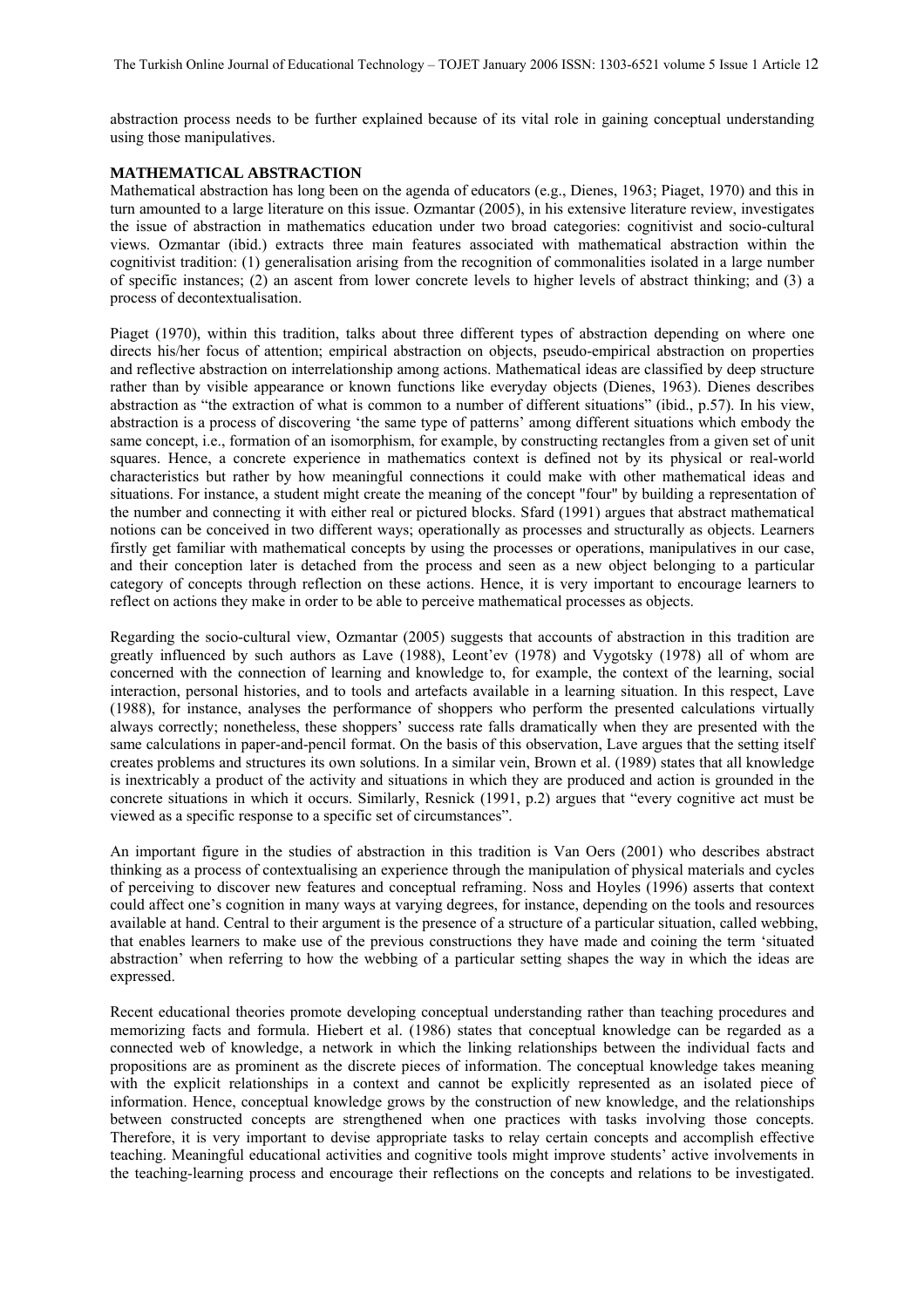When students perform tasks that they perceive as purposeful and authentic, they show greater interest in and accept more responsibility for their own learning and set their own personal meaningful goals (Jones et al., 1997; Savery & Duffy, 1995). Students also obtain significant gains in the educational contexts where they are challenged (Vygostky, 1978), and the construction of new mathematical concepts only occurs when a need arises (Dreyfus et al., 2001).

#### **MANIPULATIVES AS A MODELING TOOL**

Manipulative materials are concrete models that involve mathematical concepts, appealing to several senses including the socio-cultural needs that can be touched and moved around by the learners (Heddens, 2005). Manipulatives are physical objects, such as base-ten blocks, algebra tiles, Unifix Cubes, Cuisienaire rods, fraction pieces, pattern blocks and geometric solids that can make abstract ideas and symbols more meaningful and understandable to students. They are widely used in mathematics education. Furthermore, the usage of manipulatives in classrooms have long been recommended by educators (NCTM 1989, p. 17) and even mentioned in state legislations in Texas, Chapter 75, as "new concepts should be introduced with appropriate manipulatives at the elementary and secondary levels"(Peavler et al. 1987). While it is virtually impossible to demonstrate a mathematical concept directly by the help of manipulatives, it is likely for a learner to construct a concept or discover a mathematical relationship through appropriate use of manipulatives with an adequate task. It is suggested that manipulative materials can be used as an intermediary between the real world and the mathematical world (Lesh, 1979). Moreover, the usage of manipulative materials as concrete models thought to be more abstract than the actual situation but less abstract than the formal symbols (Post, 1981). Dienes (1961) emphasizes using manipulatives in order to provide a concrete referent for a concept, often at more than one level, instead of a referent for a given abstract idea or procedure. Concrete materials such as geometry rods, geoboard, isometric papers, symmetry mirrors etc. are supposed to help students construct geometric ideas. Using manipulatives benefits students across grade level, ability level, and topics which using manipulative makes sense for that topic (Driscoll, 1983; Sowell, 1989; Suydam, 1986). A simplistic design that enables easy manipulation should be chosen while creating manipulatives and motivational concerns should be addressed. Every student should be given an opportunity to play with manipulatives. Just a demonstration by a teacher is not sufficient to realize their full potential and not in line with the theoretical rationale of their usage since they are meaningful to the extent they involve interactive activities. Furthermore, manipulatives should be carefully chosen with the levels of intended audience and the realistic models, such as 1 stick for the digit 1 and 10 stick together as digit 10 for base blocks, should be used in order not to mislead learners by causing misconceptions. Suydam and Higgins (1976) believe that lessons involving manipulative materials, if employed properly, will produce greater mathematical achievement than will lessons in which manipulative materials are not used. In fact, their meta-analysis of the studies using manipulatives verified them. They gave the following suggestions,

in the same report, on good use of manipulatives:

- 1. Manipulative materials should be used frequently in a total mathematics program in a way consistent with the goals of the program.
- 2. Manipulative materials should be used in conjunction with other aids, including pictures, diagrams, textbooks, films, and similar materials.
- 3. Manipulative materials should be used in ways appropriate to mathematics content, and mathematics content should be adjusted to capitalize on manipulative approaches.
- 4. Manipulative materials should be used in conjunction with exploratory and inductive approaches.
- 5. The simplest possible materials should be employed.
- 6. Manipulative materials should be used with programs that encourage results to be recorded symbolically.

Heddens (2005) argue that using manipulative materials in teaching mathematics will help students learn:

- $\triangleright$  to relate real world situations to mathematics symbolism.
- $\triangleright$  to work together cooperatively in solving problems.
- $\triangleright$  to discuss mathematical ideas and concepts.
- $\triangleright$  to verbalize their mathematics thinking.
- $\triangleright$  to make presentations in front of a large group.
- $\triangleright$  that there are many different ways to solve problems.
- $\triangleright$  that mathematics problems can be symbolized in many different ways.
- $\triangleright$  that they can solve mathematics problems without just following teachers' directions.

Clements and McMillen (1996) proposed that using manipulatives does not always guarantee conceptual understanding: In one study, students not using manipulatives outperformed students using manipulatives on a test of transfer (Fennema, 1972). Furthermore, students sometimes used manipulatives in a rote manner (Hiebert and Wearne, 1992). Clements and McMillen (1996) claims that student often fail to link their action with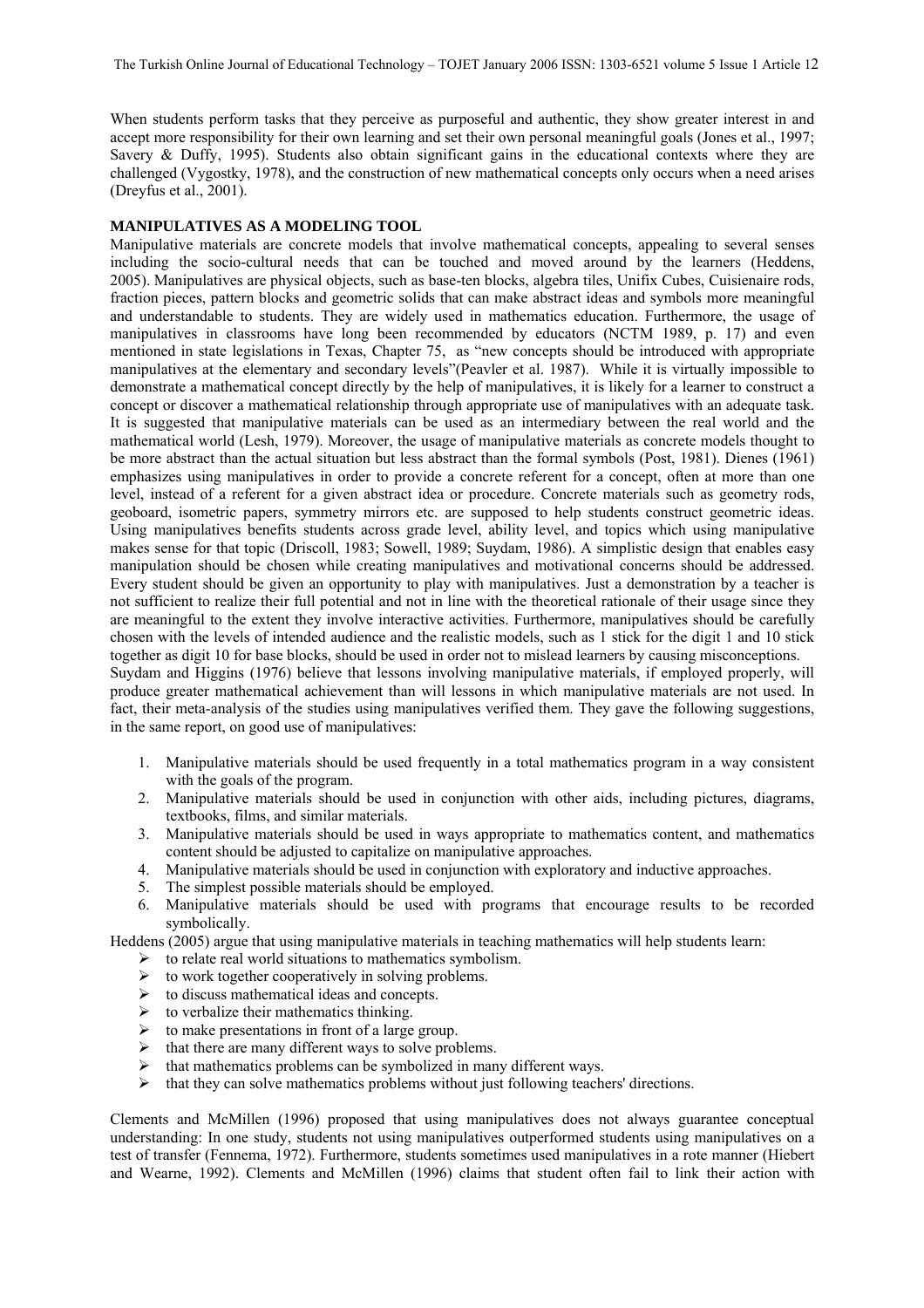manipulatives to describe the actions. Jackson (1979) identifies several common mistaken beliefs about manipulative materials including the facts that manipulatives do not necessarily simplify the learning of mathematical concepts, the more manipulatives used for a single concept-the better the concept is learned, and the manipulatives are more useful in the primary grades than in the intermediate and secondary grades, more useful with low-ability students than with high-ability students. In short, employing manipulatives in a class is not straightforward and good employment requires carefully defining the role of the teacher and the aims and the potentials of the tasks involved.

# **VIRTUAL MANIPULATIVES**

A virtual manipulative is defined as "an interactive, web-based visual representation of a dynamic object that presents opportunities for constructing mathematical knowledge" (Moyer et al., 2002, p. 373). Visual representations of concepts and relations help learners to gain insight in mathematics. Virtual manipulatives enable as much engagement as physical manipulatives do since they are actual models of physical manipulatives mentioned above including Tangram and Geoboard (Dorwand & Heal, 1999). They may provide interactive environments where students could pose and solve their own problems to form connections between mathematical concepts and operations, and get immediate feedback about their actions that might lead them to reflect on their conceptualization. Although virtual manipulatives might simulate manipulatives in flesh, they are much more abstract since they do not allow hands-on activities. However, it is suggested that virtual manipulatives could be employed interchangeably with physical manipulatives in mathematics since manipulatives are not expected to make mathematical concepts "touchable" but to highlight the salient features of the concept to be covered. Hence, it is necessary to design specific math manipulatives focusing at different mathematical concepts. Virtual manipulatives might also provide further advantages over physical manipulatives by eliminating some of the constraints they impose on the task. Some computer manipulatives may be more beneficial than any physical manipulative. Artigue (2002) argues that mathematics education primarily does not aim to promote efficient mathematical practices with the help of available computational tools but rather concerned with the transmission of the bases of "mathematical culture". Hence, efficient and successful use of virtual manipulatives is not self-evident and might require certain computational skills to be developed by a process of instrumentation. Furthermore, virtual manipulatives must be designed in a way to put focus on the mathematical concepts to be conveyed making their functionality as transparent as possible. Ozmantar (2005) argues that newly formed constructions are fragile entities and in need of consolidation. Hence, computer manipulatives could be used to reinforce the conceptual understanding. They could also be used to design extracurricular activities since they are easily accessible both at home and the schools.

Any program having the following features can be thought as beneficial computer manipulative (Clements and McMillen, 1996, p.76). They

- $\checkmark$  have uncomplicated changing, repeating, and undoing actions;
- $\checkmark$  allow students to save configurations and sequences of actions;
- $\checkmark$  dynamically link different representations and maintain a tight connection between pictured objects and symbols;
- $\checkmark$  allow students and teachers to pose and solve their own problems; and
- $\checkmark$  allow students to develop increasing control of a flexible, extensible, mathematical tool. Such programs also serve many purposes and help form connections between mathematical ideas.

Selecting and using proper computer manipulative in learning environment should consider the following recommendations (Clements and McMillen, 1996, p.77):

- $\checkmark$  Use computer manipulatives for assessment as mirrors of students' thinking.
- $\checkmark$  Guide students to alter and reflect on their actions, always predicting and explaining.
- $\checkmark$  Create tasks that cause students to see conflicts or gaps in their thinking.
- $\checkmark$  Have students work cooperatively in pairs.

 $\checkmark$  If possible, use one computer and a large-screen display to focus and extend follow-up discussions with the class.

 $\checkmark$  Recognize that much information may have to be introduced before moving to work on computers, including the purpose of the software, ways to operate the hardware and software, mathematics content and problem solving strategies, and so on.

 $\checkmark$  Use extensible programs for long periods across topics when possible.

There are many funded projects in USA aiming to produce virtual manipulatives such as the national library of virtual manipulatives (NLVM) carried out by Utah State University (NLVM, 2005). Several java-based interactive mathematical manipulatives covering all areas of mathematics education at elementary and middle school levels have been designed by NLVM team. NLVM is designed in a way that manipulatives are presented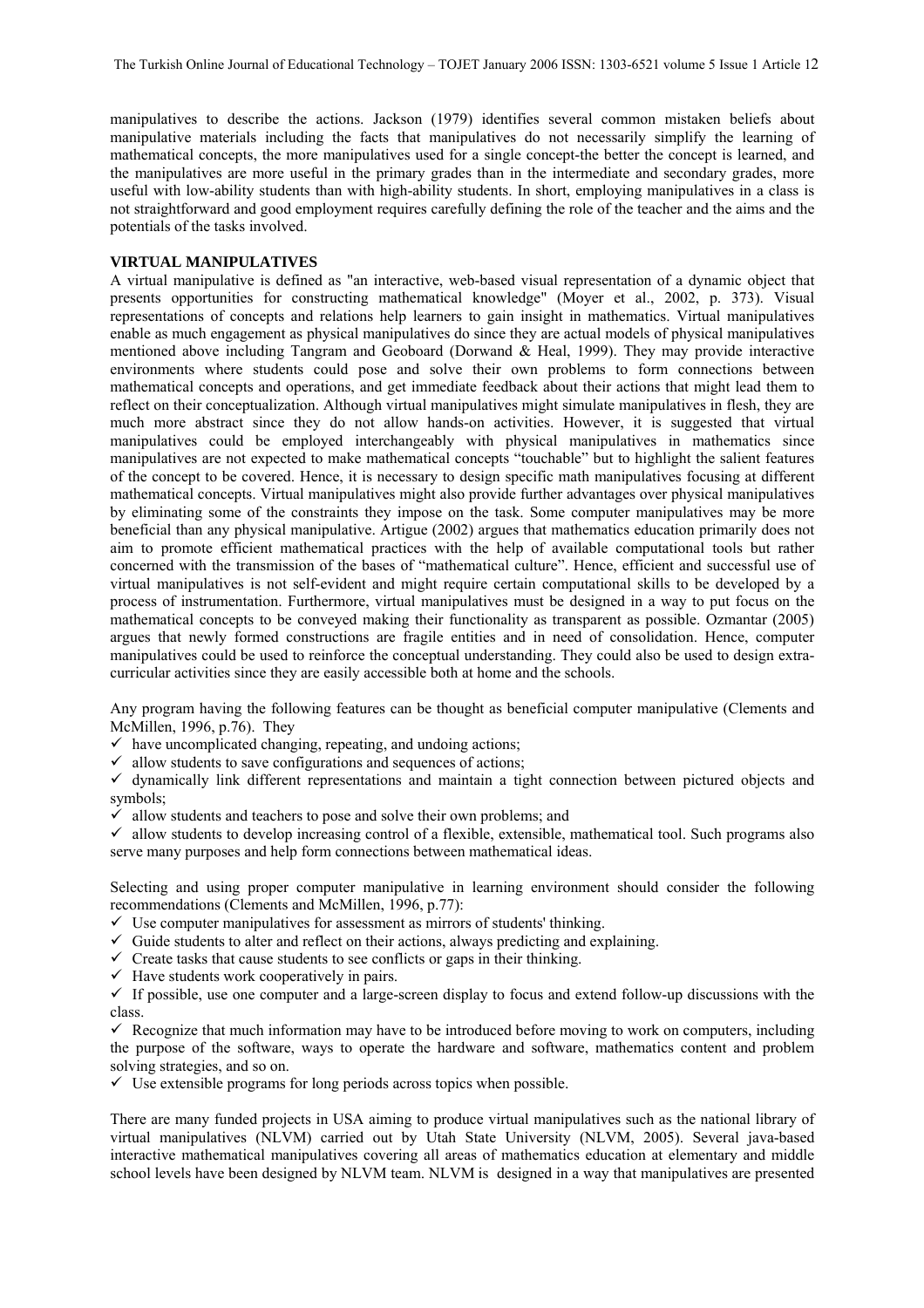both across the grade levels and mathematical strands (number sense and operations, measurement, geometry, algebra, and data analysis and probability). However, it might be argued some of the developed manipulatives lack the desired level of interactivity, usability and motivation since they employ predefined problem sets and provide limited interactivity. There are also special sites aiming specific subject areas of mathematics. Some examples are as follows: "The geometry applet" offers users a dynamic experience in three dimensional geometry (Joyce, 2005);"Algebra tiles" gives opportunities to users for investigating concepts and relations in algebra (Texas A,2005); "Base ten blocks activities" helps users gain insights about place value and arithmetic operations (Mankus,2005).There are many web sites hosting virtual manipulatives in mathematics in the form of applets or mathlets. The readers may visit those sites and may get insights about their functionality and reasoning (CTME, 2005).

# **CONCLUSION**

The integration of technology into mathematics instruction requires students to be comfortable with new mathematical representations. Virtual manipulatives have been introduced in this article as viable computer applications both to get learners familiar with mathematical representations and to help them appreciate the meaningful applications of mathematics to solve real-world problems. Most manipulatives in mathematics simply implements the "learning with model" approach. However, educators also need to consider the possibility of designing manipulatives employing "learning to model" approach since full potential of any technological device could be achieved through its usage as a communication tool to model the concepts and relations at hand. The potential of virtual manipulatives for improving the quality of mathematics education is very promising since everyday new projects and web sites are developed for designing virtual manipulatives for some area of mathematics. Unfortunately, there seems to be no ongoing project in Turkey aiming to create computer-based mathematical manipulatives or learning tools. Hence, Turkish educational technologists should immediately start developing such projects in cooperation with mathematics educators. Although it is a good start to instigate campaigns to provide computer equipments and internet connections to every school in the country, policy makers should also focus on how these equipments will be employed to create learning environments providing thought-provoking activities. Direct translation of available virtual manipulatives into Turkish is not desirable and some cultural and contextual alterations to the design of the manipulatives might be required to meet the needs of Turkish audience since manipulatives could be regarded as a social medium.

#### **REFERENCES**

- Artigue, M. (2002). Learning mathematics in a CAS environment: The genesis of a reflection about instrumentation and the dialectics between technical and conceptual work. *International Journal of Computers for Mathematical Learning*, 7(3), pp 245-274.
- Berry,J. & Houston K.(1995). Mathematical Modelling, Edward Arnold.
- Brown, J. S., Collins, A. and Duguid, P. (1989), Situated cognition and the culture of learning. *Educational Researcher*, 18(1): 32-42.
- Clements, D. H., & McMillen, S. (1996). Rethinking Concrete Manipulatives. *Teaching Children Mathematics*, 2(5), 270-279.
- Collins, A., Brown, J.S., & Newman, S.E. (1989). Cognitive apprenticeship: Teaching the craft of reading, writing and mathematics. In L.B. Resnick (Ed.), *Knowing, learning, and instruction: Essays in honor of Robert Glaser* (pp. 453-493). Hillsdale, NJ: Lawrence Erlbaum.
- Computing Technology for Math Excellence (2005). *Math manipulatives*. Accessed on September 2005 on site http://www.ct4me.net/math\_manipulatives.htm
- Dienes, Z. P. (1961). *Building Up Mathematics*. Hutchinson Ed. LTD London.
- Dienes, Z. P. (1963). *An Experimental Study of Mathematics-Learning*. Hutchinson, London.
- Dorward, J., & Heal, R.(1999). National Library of Virtual Manipulatives for Elementary and Middle Level Mathematics. *Proceedings of WebNet99 World Conference* on the WWW and Internet, pp. 1510-1512. Honolulu, Hawaii Association for the Advancement of Computing in Education.
- Dreyfus, T., Hershkowitz, R., & Schwarz, B. (2001). Abstraction in context: the case of peer interaction. *Cognitive Science Quarterly*, 1(3): 307-368.
- Driscoll, Mark J. (1983). *Research within Reach: Elementary School Mathematics and Reading*. St. Louis: CEMREL.
- Duncan, K, Goldfinch, J. & Jackman,S (1996). Conference review of 7th International Conference on the Teaching of Mathematical Modelling and Applications. *International Reviews on Mathematical Education*, 28 (2), pp 67 - 69, 1996.
- Fennema, E. H. (1972). Models and mathematics. *The Arithmetic Teacher*, 19, 635-640.
- Heddens, J. W.(2005). *Improving Mathematics Teaching by Using Manipulative*s. Accessed on September 2005 on site http://www.fed.cuhk.edu.hk/~fllee/mathfor/edumath/9706/13hedden.html